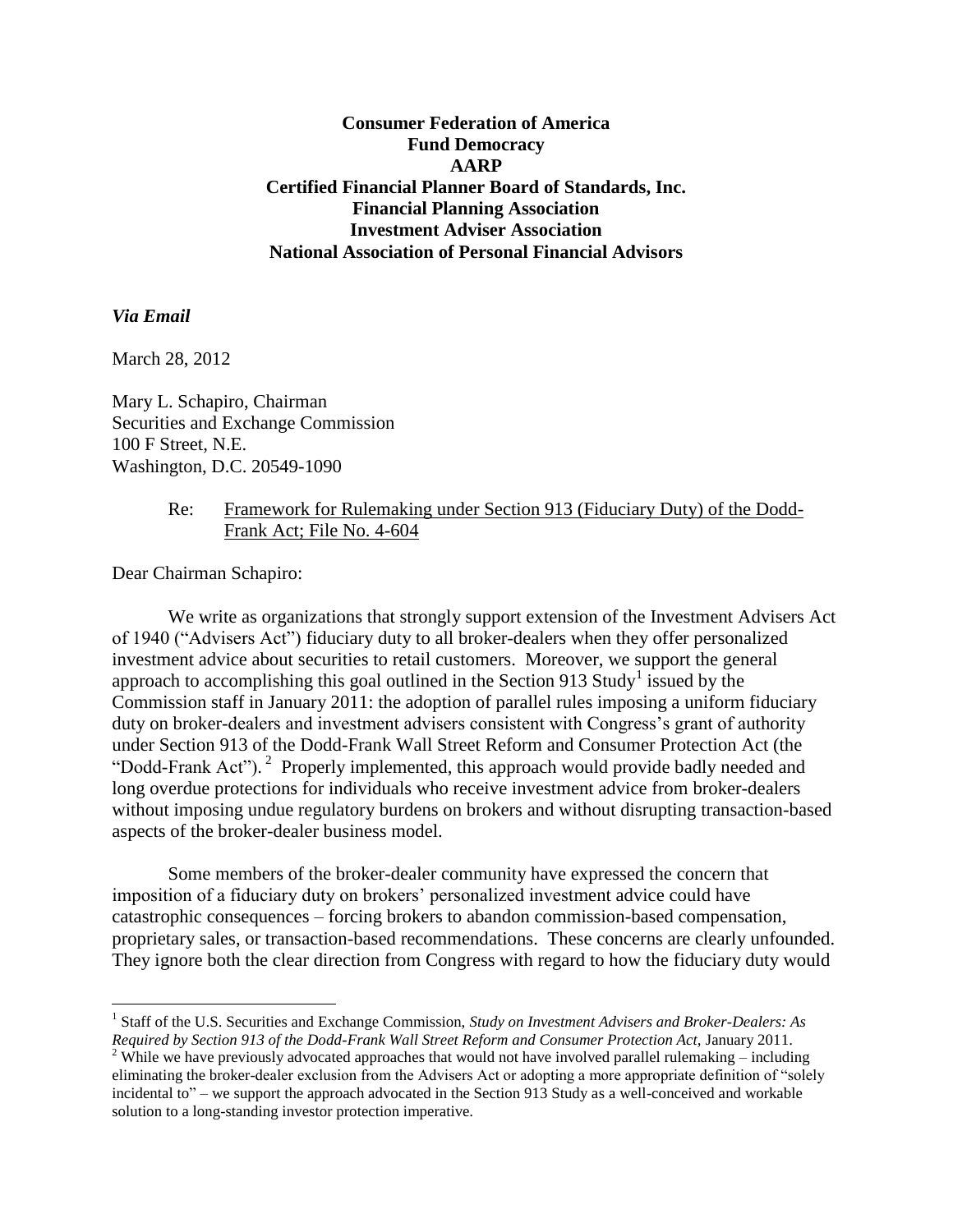be applied and extensive evidence that the Advisers Act fiduciary duty is sufficiently flexible to apply to a variety of business models. One need only look at longstanding practices under the Advisers Act as applied to dual registrants and to financial planners who are registered as investment advisers for evidence that the fiduciary duty is fully consistent with sales-related business practices, including receipt of transaction-based compensation, sale of proprietary products, and sale from a limited menu of products.

While the Commission must be mindful of the impact upon the industry as it implements the fiduciary standard for brokers, it must also avoid an over response to expressions of brokerdealer concerns that reflect either a misunderstanding of the standard or an unwarranted effort to limit its scope. The result of accommodating such unfounded concerns would undermine entirely the Congressional initiative to provide necessary investor protections. As long as the Commission stays true to the vision outlined in the Section 913 Study, however, it can implement the standard in a way that retains aspects of the broker-dealer business model investors value while fulfilling the Congressional mandate to improve protections for investors.

The purpose of this letter is to outline what we view as the critical characteristics of a framework for rulemaking in this area that achieves this goal of enhancing investor protection without diminishing investor choice. Last year, SIFMA submitted a letter outlining its views on an appropriate framework for rulemaking in this area. 3 The SIFMA letter does a good job of highlighting the key issues the Commission will need to consider in developing a rule proposal. We agree with many of their points but disagree, sometimes strongly, with others. In order to make it as easy as possible for the Commission to determine both our points of agreement and where our views diverge, we have chosen to use their letter as a starting point for our own discussion of the same issues.

\* \* \*

### **I. The Need for a New Articulation of a Uniform Fiduciary Standard of Conduct**

SIFMA argues in its letter that a "new articulation" of the fiduciary standard is needed. If the point is that the existing fiduciary duty under the Advisers Act should be newly articulated through parallel, principles-based fiduciary rule-making under the Securities Exchange Act of 1934 and the Investment Advisers Act of 1940, as the Dodd-Frank Act authorized and the SEC staff recommended in the Section 913 Study, we agree. However, we strongly disagree with the suggestion that the substantive uniform standard articulated through those rules should be "new" or "separate and distinct from the general fiduciary duty implied under Section 206 of the Advisers Act." Rather, the goal in writing the new rules should be to extend the existing Advisers Act standard to brokers, while clarifying its applicability in the context of broker-dealer conduct, rather than to replace the Advisers Act standard with something new and different.<sup>4</sup> It

<sup>&</sup>lt;sup>3</sup> July 14, 2011 letter from Ira Hammerman, Senior Managing Director and General Counsel, on behalf of SIFMA to SEC Chairman Mary Schapiro, regarding a "Framework for Rulemaking under Section 913 (Fiduciary Duty) of the Dodd-Frank Act."

<sup>&</sup>lt;sup>4</sup> Although the fiduciary duty would be articulated through uniform rules, its application would vary depending on the facts and circumstances. For example, the specific duties owed by a broker providing one-off, transaction based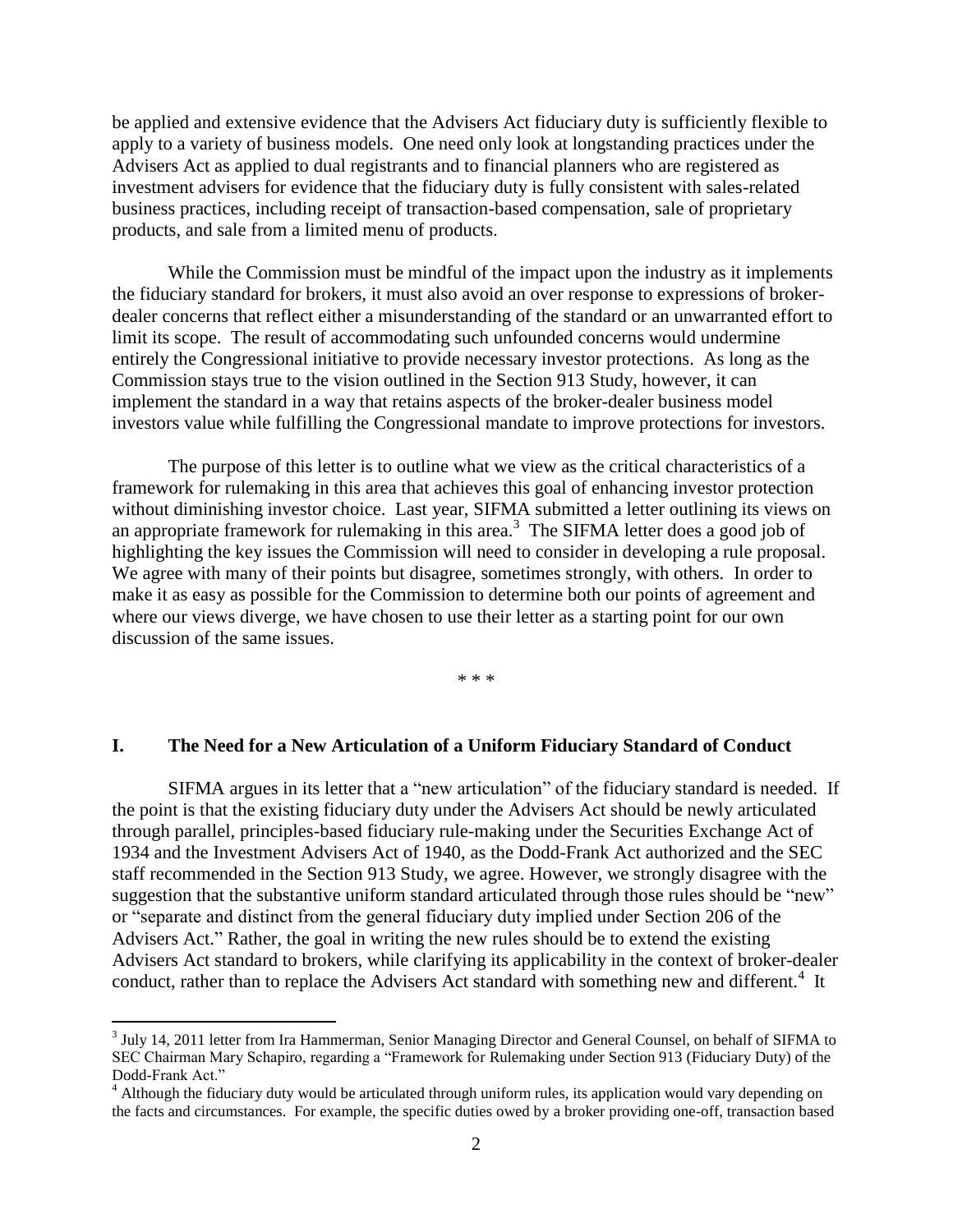is only in this way that the Commission will be able to arrive at an approach that is both no less stringent than the existing standard and identical for brokers and investment advisers.

## **A. Applicability of Existing Guidance and Legal Precedent**

SIFMA correctly notes that Congress did not choose to adopt an approach in the Dodd-Frank Act that simply removes the broker-dealer exemption from the Advisers Act. Moreover, we agree that "Congress recognized that the uniform fiduciary standard should 'appropriately adapt to the differences between broker-dealers and investment advisers.'" This much is clear from legislative language that is designed to alleviate any misunderstanding about the ability of brokers to charge commissions, offer transaction-based recommendations, sell proprietary products, and sell from a limited menu of products – all without violating the fiduciary duty.

However, we disagree with the conclusion SIFMA draws that, "in order to maintain broker-dealer products and services for investors," the obligations of broker-dealers under the uniform fiduciary standard should not be governed by "the existing rules, case law, guidance or other legal precedent under Section 206 of the Advisers Act." As discussed in greater detail below, this conclusion is based on a false picture of the existing legal precedent and guidance. Moreover, SIFMA suggests that this legal precedent and guidance should continue to apply to investment advisers. On the face of it, this proposed approach fails to meet the explicit Dodd-Frank Act requirement that the fiduciary standard be identical for brokers and advisers and no less stringent than the existing standard.

SIFMA asserts that certain SEC statements and legal opinions regarding the fiduciary duty of investment advisers under the Advisers Act could be read as prohibiting conflicts, but its selective reading of the documents in question suggests a problem where none exists. For example:

- In citing Release No. IA-3060's statement that "An adviser must ... seek to avoid conflicts with its client …," SIFMA neglects to include the remainder of the sentence, which reads as follows, "and, at a minimum, make full disclosure of any material conflict or potential conflict." Thus, the implication that the fiduciary duty precludes conflicts of interest is false, as is clearly demonstrated by the quoted statement when read in context.
- In citing the SEC's information for newly registered investment advisers, SIFMA makes a similarly significant omission, creating the impression that the fiduciary duty is something it is not. While it highlights the statement warning advisers against engaging "in any activity in conflict with the interest of any client," it omits a later portion of the same paragraph, which states: "You must eliminate, or at least disclose, all conflicts of interest that might incline you – consciously or unconsciously – to render advice that is not disinterested. If you do not avoid a conflict of interest that could impact the impartiality of your advice, you must make full and frank disclosure of the conflict."

advice would be different than the specific duties owed by a broker or adviser offering on-going portfolio management and advice, even though the over-arching fiduciary standard would be the same.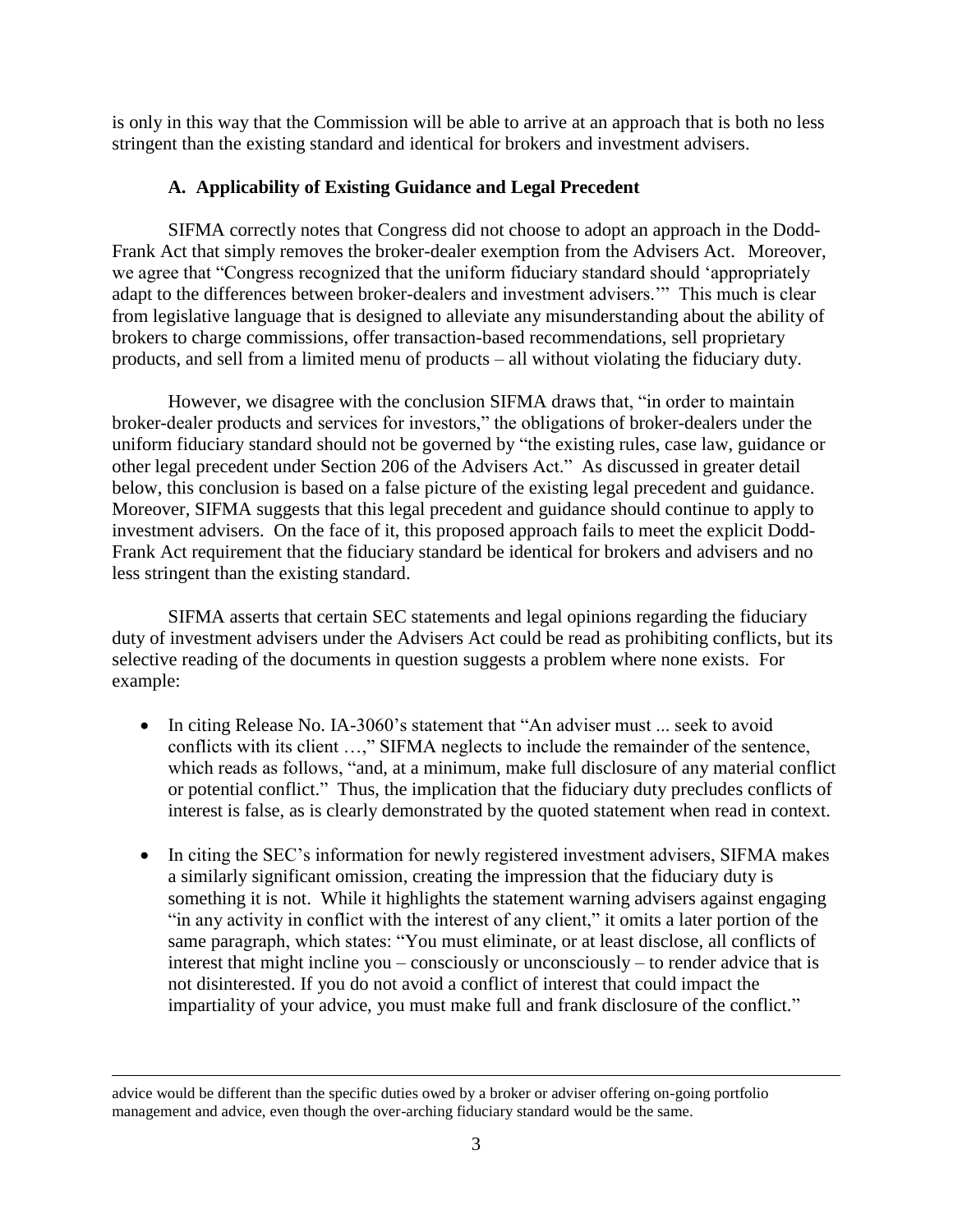In citing the Initial Decision Release (Release ID-140) *In re Terence Michael Coxon*, SIFMA quotes one statement regarding the obligations of investment advisers, "A fiduciary must therefore refrain from putting himself in a position of conflict of interest …" But SIFMA ignores the surrounding discussion, which includes the following relevant statements: "If the fiduciary's interests conflict with his beneficiary's or if he has interests that might subvert the unbiased and loyal performance of his duties, he breaches his duty, unless he discloses the conflict to the beneficiary and obtains the beneficiary's consent … The fiduciary … should disclose conflicts of interest, avoid intentional misconduct, and refrain from competing with or seizing opportunities of his beneficiary."<sup>5</sup> Moreover, the case itself involved not the existence of a conflict of interest but a failure to make full disclosure.

When they are viewed in context, each of these statements cited by SIFMA as a source of concern is revealed to be completely consistent with the "'eliminate or disclose conflicts' approach" that the Section 913 Study recommends and that SIFMA says it supports.

SIFMA also cites an SEC No-Action Letter ("NDC Letter") that addresses the ability to penalize clients for terminating an advisory relationship.<sup>6</sup> Again, SIFMA selectively quotes the letter to create the appearance that it broadly prohibits any fees charged in connection with terminating an advisory relationship. As quoted by SIFMA, the letter states: "An adviser may not fulfill its fiduciary obligations if it ... imposes an additional fee on a client for choosing to change his investment." However, the complete sentence imports a very different meaning:

An adviser may not fulfill its fiduciary obligations *if it imposes a fee structure penalizing a client for deciding to terminate the adviser's service* or if it imposes an additional fee on a client for choosing to change his investment.

As clearly indicated by the complete quotation, the analysis in the NDC letter and a number of subsequent SEC No-Action Letters addressing the same issue, the staff's concern was that punitive termination fees might inappropriately dissuade a client from ending an unsatisfactory advisory relationship. For example, in a 1999 letter to BISYS the staff relied on the NDC Letter in agreeing that a contingent fee charged at the termination of an advisory relationship is consistent with Section 206 of the Advisers Act.<sup>7</sup> The staff specifically cited the NDC Letter in support of the following proposition:

Because certain fee arrangements may have the effect of penalizing a client for ending the advisory relationship, or may make the client reluctant to terminate an unsatisfactory adviser, the staff has taken the position that an adviser's imposition of certain fees upon the termination of

 $<sup>5</sup>$  This statement is itself a quotation from Tamar Frankel's, "The Regulation of Money Managers" (1978). It is also</sup> cited in the Monetta Financial Services case referred to in the SIFMA letter, a case in which defendants were accused of willfully violating Section 206(1) and Section 206(2) of the Advisers Act by virtue of a *disclosure* failure.

<sup>&</sup>lt;sup>6</sup> SEC No-Action Letter to National Deferred Compensation Incorporated, July 31, 1987 (publicly available August 31, 1987).

<sup>&</sup>lt;sup>7</sup> SEC No-Action Letter to BISYS Fund Services, Inc. Sep. 2, 1999 (publicly available Sept. 2, 1999).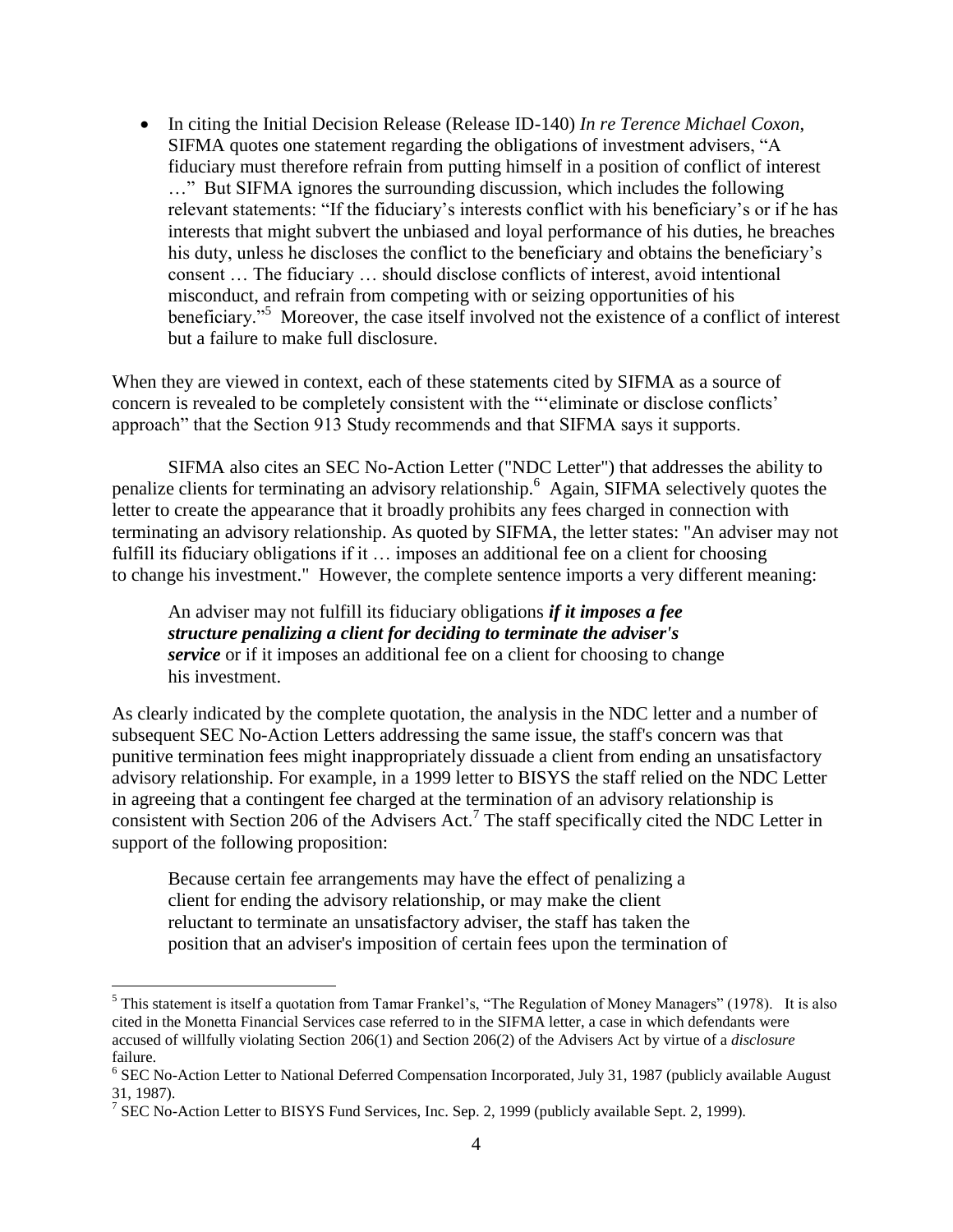an advisory relationship may be inconsistent with the adviser's fiduciary duty, and may violate Section 206 of the Advisers Act.

This statement contradicts SIFMA's characterization of the NDC Letter. In no way does the NDC Letter challenge the right to charge standard fees, nor does it call into question the ability to charge normal commissions. In fact, the BISYS letter states that the appropriate means of addressing fees imposed at the termination of the client relationship is through disclosure, as discussed above.

In short, SIFMA appears to have scoured the record and found nothing in the existing rules, case law, guidance, or other legal precedent that suggests that the existing Advisers Act fiduciary standard cannot be appropriately applied to brokers' transaction-based business model. Indeed, many dually registered broker-dealers successfully offer transaction-based services subject to all of the Act's requirements (e.g., discretionary, commission-based accounts). There is therefore every reason to believe that, contrary to SIFMA's assertion, it is possible both to retain broad applicability of existing legal precedent and guidance and maintain access to brokerdealer products and services for investors. Moreover, we fully anticipate that the Commission will provide general staff guidance on applicability of the rules to broker-dealer conduct that would further clarify the situation.

Finally, in its discussion of existing case law, SIFMA notes that the "nationwide body of state case law on whether broker-dealers owe fiduciary duties and the scope of those duties also raises concerns, given that this body of law is so uneven and inconsistent." These cases generally deal with *whether* the fiduciary duty applies under various circumstances. One of the chief benefits of having a single federal regulatory agency apply a uniform standard is that it would significantly reduce if not entirely eliminate any confusion about whether a fiduciary duty applies. Moreover, if the Commission provides general guidance regarding when and how the standard applies to broker-dealer conduct, its doing so should alleviate any risk that courts and regulators would misinterpret or misapply existing legal precedents to broker-dealer conduct.

### **B. The need for legal certainty**

SIFMA expresses the concern that "inability to gauge compliance with, or legal exposure under, the Advisers Act standard would undermine the broker-dealer business model." In particular, SIFMA notes that the Advisers Act standard does not provide "necessary guidance" regarding such issues as what disclosures are required, what consents must be obtained, when the fiduciary duty begins and ends, and how it applies in specific circumstances. "Absent new rules and guidance … to enable broker-dealers to apply the fiduciary standard to their distinct operations models, broker-dealers cannot adequately supervise or gauge their compliance with the standard, nor can they manage litigation risks."

This concern ignores the extensive experience the many dually registered broker-dealer firms have had in operating under the fiduciary duty regime for their discretionary accounts, feebased accounts, and other advisory accounts. Moreover, since violation of fiduciary duty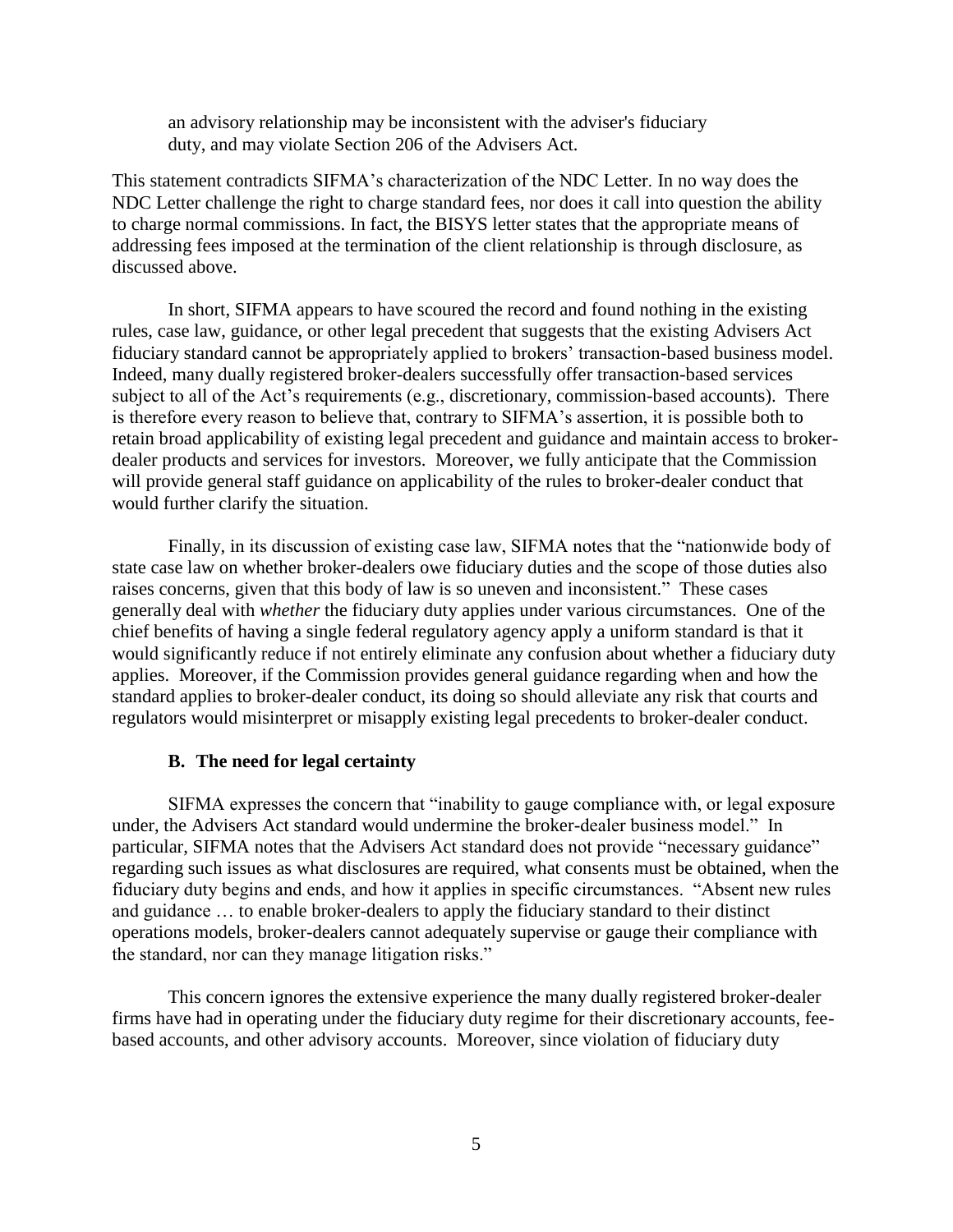remains the most common complaint against brokers in arbitration, $\delta$  one must assume that existing compliance systems are designed with that possibility in mind.

In any event, the solution for this concern is not to exempt brokers from existing legal precedent and guidance, but to accompany the new rule with guidance and education regarding how the fiduciary duty should be applied in the context of the broker-dealer business model. The goal should be to provide general guidance that would clarify brokers' obligations without adopting a check-the-box approach that would undermine the principles-based protections afforded by the fiduciary duty. We urge the Commission to avoid the temptation to address SIFMA's desire for "legal certainty" by embarking on a detailed rule-making that undermines the flexibility and breadth of the fiduciary duty.

## **C. The risks of "undifferentiated" application of the Advisers Act duty to brokerdealers**

In its letter, SIFMA discusses at length the harm that could flow from "undifferentiated application" of existing Advisers Act case law, guidance and other precedents to brokers-dealers. According to SIFMA, these harms include reduced choice and product access and increased cost. As discussed above, however, when read in context the existing guidance and case law does not support that interpretation. Moreover, it ignores the fact that the fiduciary duty, as a facts-andcircumstances-based standard, is inherently "differentiated." In other words, the nature of the obligations owed under the fiduciary duty are not rigidly applied, but rather are determined by the nature of the services subject to the duty.

It is frankly disappointing that SIFMA continues to argue that there is some ambiguity about brokers' ability to charge commissions or to sell proprietary products if they were subject to legal precedent and guidance regarding the Advisers Act fiduciary duty. Not only are these issues expressly dealt with in the legislation, but these practices are already engaged in by practitioners who are dually registered as brokers and investment advisers and thus are subject to the Advisers Act fiduciary duty, a fact which ought to offer conclusive proof that SIFMA's concerns are unfounded. Again, to the degree that there is any ambiguity, it could and should be dealt with through general guidance regarding application of the fiduciary duty to practices common in the broker-dealer business model.

One area where SIFMA's concern might be justified relates to the application of the Advisers Act fiduciary duty to principal trading. Application of the specific prophylactic provisions of section 206(3) of the Advisers Act might raise concerns regarding the workability of the rules for brokers. For this reason, we support the Section 913 Study recommendation that, as part of the fiduciary duty rulemaking, the Commission examine its approach to principal trading restrictions for brokers and advisers alike. The goal should be to provide a framework for principal trades that allows these trades to go forward where they are demonstrably in the best interest of the customer.

<sup>&</sup>lt;sup>8</sup> Se[e http://www.finra.org/ArbitrationAndMediation/FINRADisputeResolution/AdditionalResources/Statistics/.](http://www.finra.org/ArbitrationAndMediation/FINRADisputeResolution/AdditionalResources/Statistics/)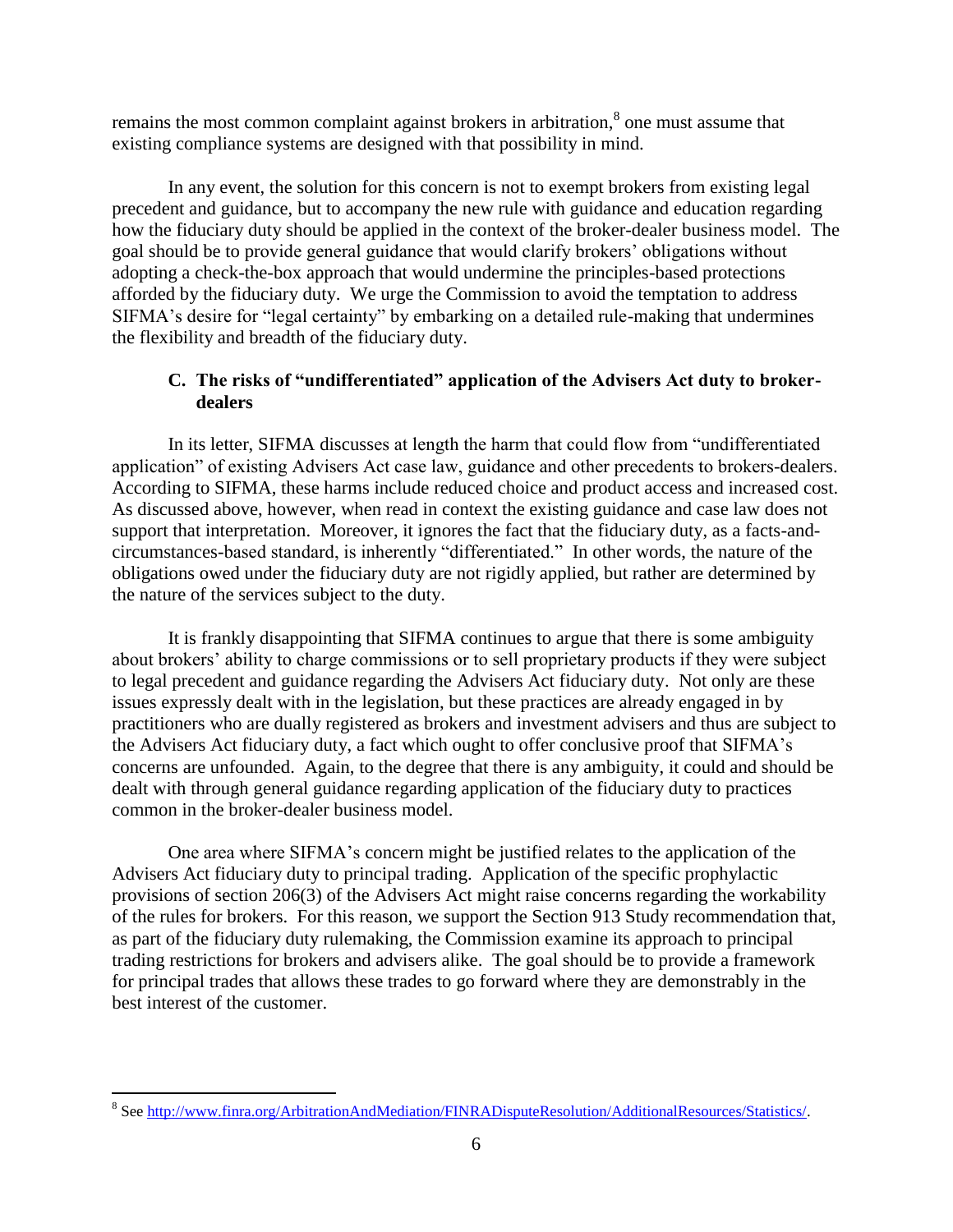*In short, none of the concerns raised by SIFMA justify exempting broker-dealers from existing rules, guidance, and legal precedents under the Advisers Act (except perhaps with regard to principal trading, which the SEC has indicated it will address).* 

## **II. The Framework for Rulemaking**

Leaving aside the recommendation to exempt broker-dealers from existing Advisers Act guidance and legal precedents, the SIFMA letter offers a useful framework for considering how the Advisers Act fiduciary duty would apply to brokers' personalized investment advice. This section of our letter responds to the SIFMA framework, identifying both areas of agreement and areas where adjustments would be needed to protect investors.

## **A. The Standard**

Like SIFMA, we support the adoption of new rules under the grant of authority provided by Section 913(g) of the Dodd-Frank Act. We also agree with SIFMA that, in exercising this authority, the SEC should supplement the rules with general guidance designed to help clarify for broker-dealers how "to apply the fiduciary standard to their distinct operational model." We disagree with SIFMA only in that we believe the rules and guidance should supplement, rather than replace, existing guidance under the Advisers Act, as we discuss in greater detail above, and in the desirable level of specificity involved.

## **B. Rulemaking Principles to Implement Section 913 of the Dodd-Frank Act**

## *Enunciate the Core Principles*

We share SIFMA's view that "investors and industry members alike would benefit from a clear articulation of the core principles of the uniform fiduciary standard of conduct." Moreover, we agree with much of what SIFMA describes regarding certain key principles, with the following exceptions and clarifications.

1. We agree that an articulation of the basic fiduciary standard for all brokers, dealers and investment advisers, when providing personalized investment advice about securities to retail customers, should be based on the best-interest language in Section 913 of the Dodd-Frank Act.

In discussing this standard, however, SIFMA omits that portion of the standard which provides that the duty is to act in the best interests of the customer "*without regard to the financial or other interest of the broker, dealer, or investment adviser providing the advice*." In our view, this language is essential to understanding congressional intent. Specifically, while the statute is not intended to prohibit the existence of conflicts of interest, including compensationrelated conflicts of interest (as the rest of the statutory language in Section 913 makes clear), it is intended to ensure that recommendations made subject to the fiduciary duty are free from bias resulting from those conflicts. In other words, brokers and advisers subject to a fiduciary duty cannot satisfy that duty merely by disclosing their conflicts and obtaining customer consent to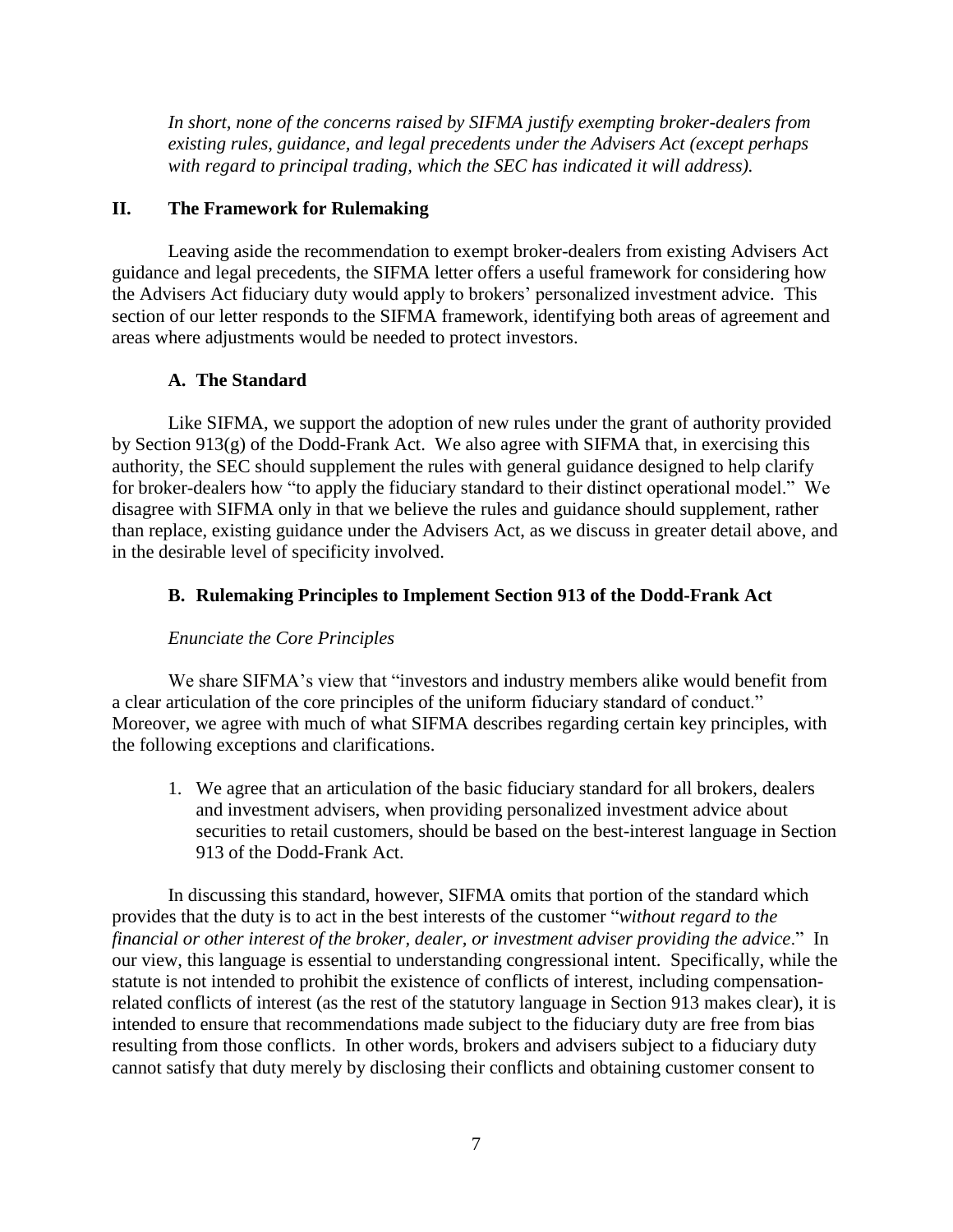those conflicts, though that is certainly an important part of the fiduciary duty. They must not allow those conflicts to adversely affect their recommendations.

2. We agree that the standard should be no less stringent than the standard applicable to investment advisers under Sections 206(1) and (2) of the Advisers Act.

Beyond that, the statute directs that the standards for brokers and advisers be the same.<sup>9</sup> What this means in our view is that, to the degree that brokers and advisers are engaged in identical conduct, they should be subject to identical standards. The point of the legislation, after all, is to eliminate the existing inconsistency in the standard as it applies to personalized investment advice offered by brokers and advisers. It does not follow, however, that the obligations of brokers and advisers will always be identical, only that any differences in obligations will be driven by differences in the particular activities in which the financial professional engages. As discussed in greater detail above, we believe the only way to achieve a standard that is both no weaker than the existing standard under Sections 206(1) and (2) of the Advisers Act and the same for brokers and advisers is to ensure that all are subject to the existing legal precedent and guidance under the Advisers Act fiduciary duty, supplemented but not supplanted by guidance specific to the application of the fiduciary duty to brokerage activities.

3. We agree that material conflicts of interest should be disclosed and may be consented to by the customer.

The fiduciary duty unquestionably demands clear, up-front disclosures of material conflicts of interest associated with the particular business model of the broker or adviser. This would include, for example, disclosures designed to elucidate the existence and magnitude of conflicts associated with receipt of sales-based compensation, sale of proprietary products, sale from a limited menu of products, and engagement in principal trading. In addition to disclosing these conflicts and obtaining customer consent, the broker or adviser would be required under a fiduciary duty to appropriately manage those conflicts. And, as noted above, the obligation to make recommendations in the best interest of the customer would still apply; it could not be disclosed or consented away.

4. While we agree that the fiduciary duty should permit advice regarding a discrete transaction without necessarily triggering a continuing duty of care, we emphatically do not agree that a continuing duty would be exclusively a matter of written customer agreement.

We do not agree that the clarification regarding whether there is a continuing duty of care for brokers under various circumstances is a "core principle" of fiduciary duty that should be embedded in rule-making. However, we do agree that, in drafting Section 913 of the Dodd-Frank Act, Congress clearly intended that brokers should be permitted to offer one-off, transaction-based advice without automatically incurring a continuing duty of care. The relevant portion of the Act states that, "nothing in this section shall require a broker or dealer or registered

 $\overline{a}$ 9 Section 913(g) states that "the standard of conduct for such broker or dealer with respect to such customer **shall be the same as** the standard of conduct application to an investment adviser under section 211 of the Investment Advisers Act of 1940." (Emphasis added.)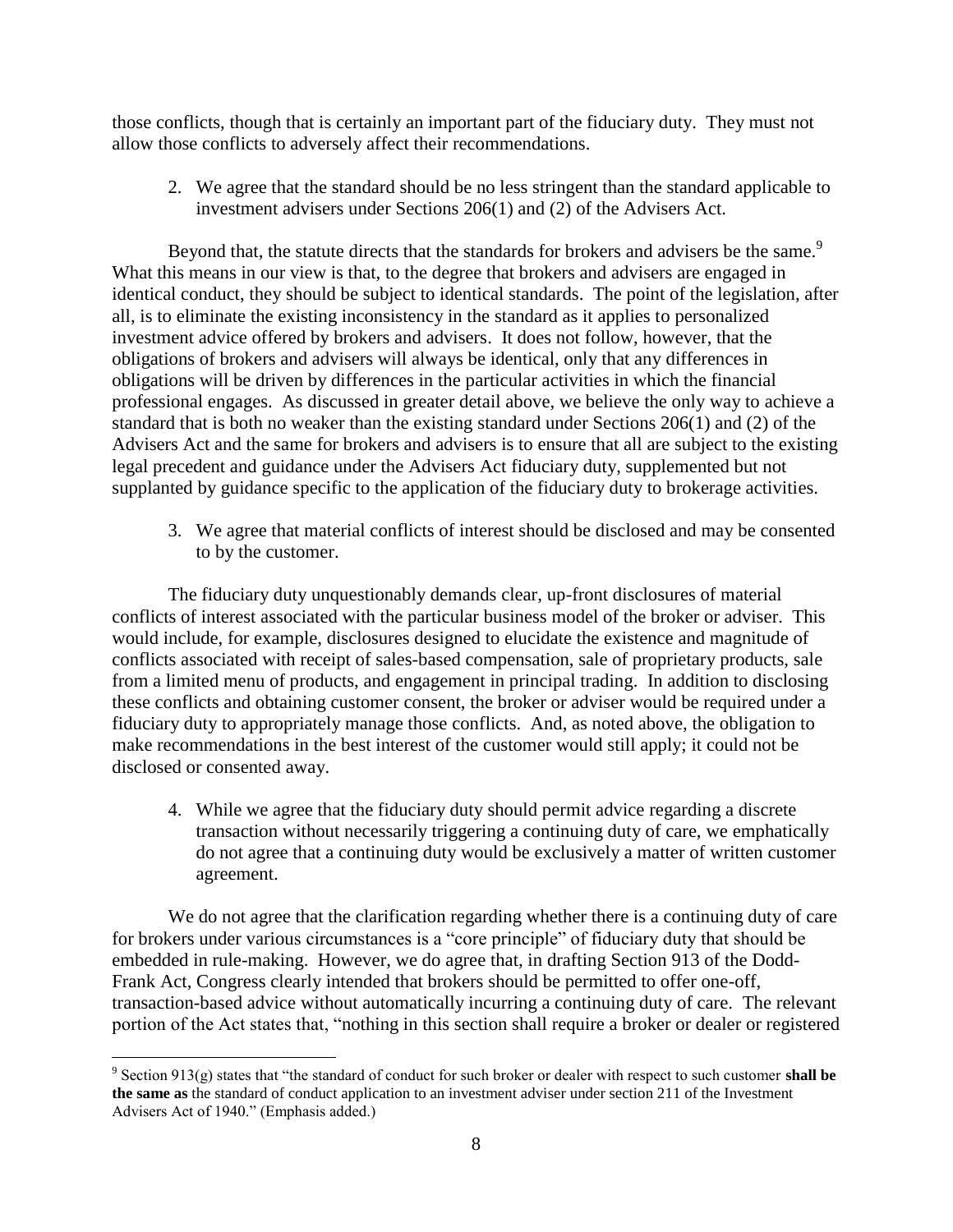representative to have a continuing duty of care or loyalty to the customer after providing personalized investment advice about securities." The key to determining the effect of the statute is determining what is meant by "after providing personalized investment advice," a topic on which additional Commission guidance may be needed. It does not follow, however, that brokers should only incur a continuing duty of care if that is included in a customer agreement. The continuing duty of care exists wherever there is on-going advice, or the implication of ongoing account monitoring, regardless of whether that is provided for in a customer agreement. If the nature of the broker-dealer's services contradicts their characterization in the agreement, then the actual services must dictate the nature of the legal duties that apply. In other words, the facts and circumstances of the relationship, and not the customer agreement, will determine the extent to which a continuing duty exists.

### *Articulate the Scope of Obligations*

While we agree that the Commission could provide guidance regarding the scope of obligations under the fiduciary duty, we do not believe it is possible or desirable to do that entirely, or even primarily, through the rulemaking process. The type of very specific "scenario planning" requested by SIFMA to be part of a rulemaking would be detrimental to investor protection by limiting the breadth and flexibility of fiduciary principles. Instead, the Commission should adopt rules based on broad clear principles supplemented with specific rules in a few key areas (e.g., disclosure) but clarified as necessary through appropriate guidance. The Commission could take a layered approach using interpretive guidance (e.g. soft dollar release), letters to industry discussing observations (e.g. derivatives-related disclosures), and frequently asked questions (e.g. custody rule FAQs). Such an approach would provide greater flexibility than a strictly rules-based approach and would be less subject to gaming by those taking advantage of inevitable loopholes in the rules.

1. Commencement of the standard of conduct.

SIFMA suggests that the standard of conduct should commence with the earlier of the signing of the customer agreement or the making of trades based on personalized investment advice. It suggests further that the fiduciary standard should apply only to the provision of personalized investment advice about securities to retail customers, and that the duty should not apply to "introductory discussions" regarding the nature of the relationship. We see these issues somewhat differently:

• To the degree that "introductory discussions" do not involve personalized advice about securities, brokers need not fear application of a fiduciary duty. On the other hand, Section 913 is unequivocal in stating that the best interest standard would apply whenever such personalized advice about securities is offered. The fiduciary duty's application therefore cannot hinge on the timing of the signing of the account statement or the making of trades. If it did, a broker-dealer could evade the duty simply by providing advice before the agreement is executed or a trade occurs. Moreover, we believe any recommendation regarding the type of account the customer should enter into – such as fee-based versus commission-based account –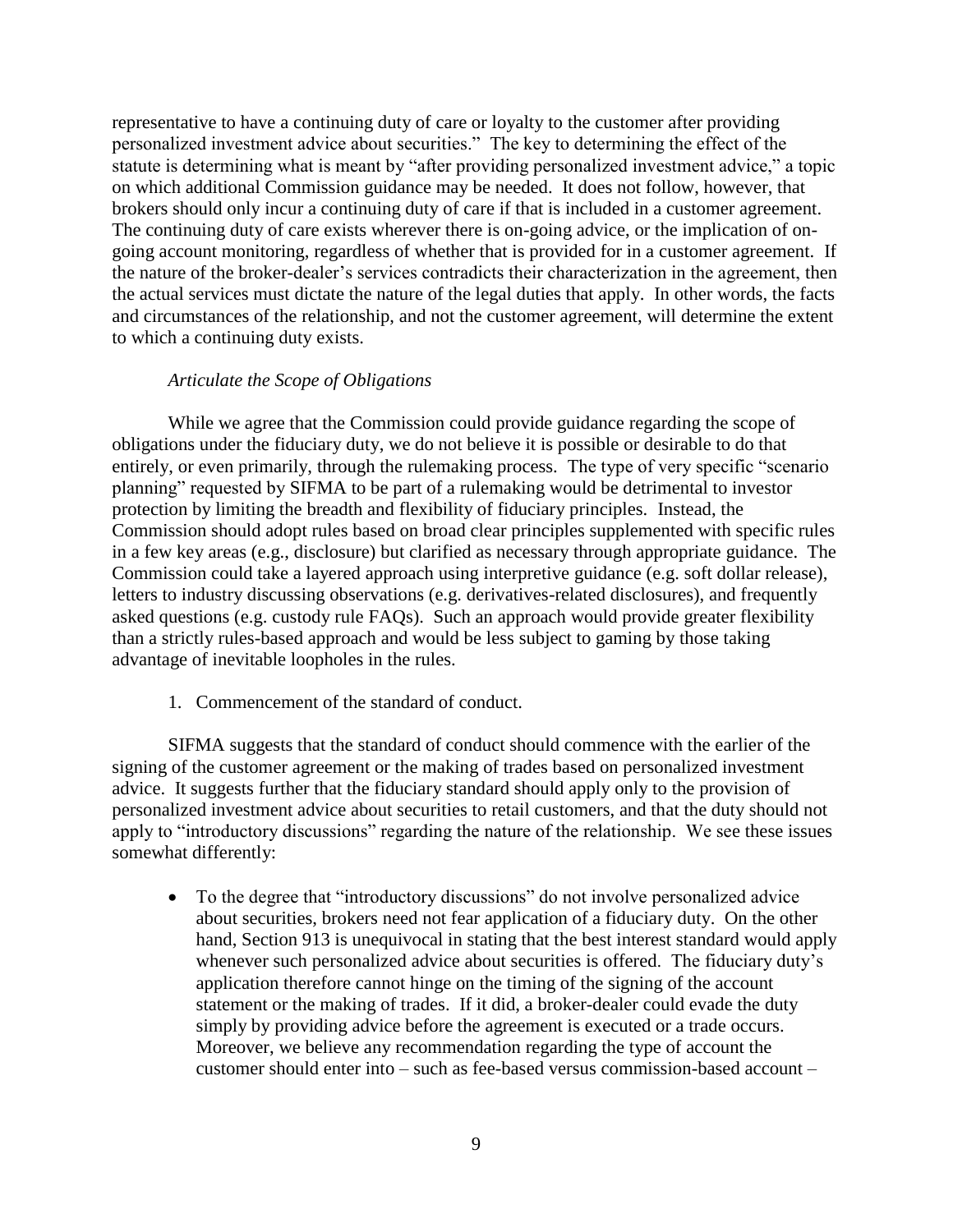constitutes the type of personalized advice that should be subject to the fiduciary duty and based on the best interests of the customer.

- We are concerned about the potential for confusion where certain advice offered by the broker or adviser is subject to a best-interest standard and other advice offered in the same context (e.g., advice about a non-security product such as an equity-indexed annuity) is not. While we agree that the standard applies to advice about securities, the application of the standard must be interpreted broadly enough to include advice not to invest in securities where securities are among the options being considered. In other words, where securities represent an alternative to non-securities, then advice to invest in non-securities necessarily entails advice not to invest in securities, which constitutes advice *about* securities. Failure to include such advice under the standard would create an incentive to recommend non-security products simply to escape the fiduciary obligation. In addition, where fiduciary and non-fiduciary services are offered side-by-side, the rules and accompanying guidance should provide direction on how the resulting conflicts should be disclosed and managed.
- 2. Shape of the standard of conduct

SIFMA suggests that a broker-dealer's obligations to a retail customer "should be specified in the customer agreement." While SIFMA acknowledges the existence of a "mandatory core to the fiduciary duty that cannot be overridden by agreement," and cites the duty "to act in good faith and deal fairly with and for" the customer as duties that cannot be overridden, it is not completely clear from the letter how SIFMA would define this core and whether it would include within that "core" the duty to act in the best interest of the customer without regard to financial or other interest of the broker, dealer or investment adviser. In our view, a fiduciary duty is something that cannot be signed away. So, while we believe a customer agreement can be useful in spelling out the nature of the services to be provided and the duty that attaches to those services, we think it is important to emphasize that a customer agreement cannot be used to limit fiduciary duties that would otherwise apply to the services offered.

3. Application of the standard of conduct to an account

SIFMA argues that the uniform fiduciary standard of conduct should apply on an account-by-account basis. We agree, but only to a point. For example, it might be appropriate for a single customer to have both an account in which it receives recommendations and a selfdirected account for which the customer makes his or her own investment decisions. Under these circumstances, it would arguably be appropriate to apply the fiduciary duty to the account where investment advice is provided and not to the account where no investment advice is provided as long as this distinction was clearly spelled out. If the Commission were to follow this account-by-account approach too rigidly, however, it might be possible for broker-dealers to evade the duty by segregating the advice and execution of recommendations into separate accounts. Any such attempt to game the system should be treated as a clear violation of the fiduciary duty.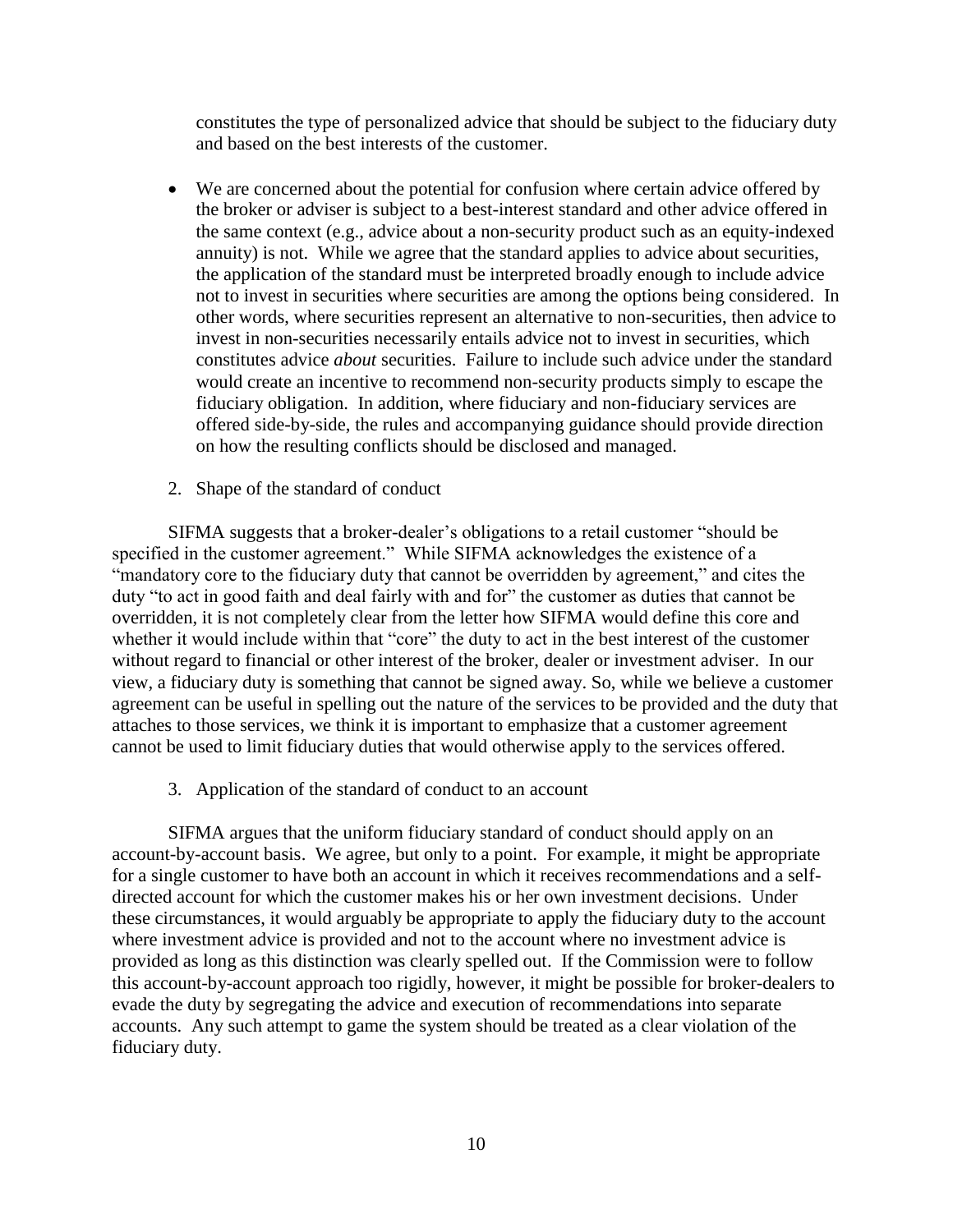#### 4. Inclusion of traditional product sales or compensation

SIFMA suggests that traditional types of broker-dealer product sales – such as sale of proprietary-only products or limited range of products – or compensation arrangements – such as receipt of compensation based on commission or other standard forms of compensation – should automatically be deemed not to violate the fiduciary standard as long as they are appropriately disclosed. While we agree that it is appropriate for the Commission to deem certain such practices as not, in and of themselves, inconsistent with a fiduciary duty, there are limits to this approach. For example, while the legislation makes clear that sale of proprietary products or sale from a limited menu of products should be deemed not to automatically violate the fiduciary standard, it does not follow that a recommendation from that limited menu of products should automatically be deemed to satisfy the best interest standard for each and every customer as long as the limitation is disclosed Furthermore, the Commission may determine that certain sales practices, conflicts of interest, or compensation schemes are "contrary to the public interest and the protection of investors," in which case disclosure alone would not resolve the issue.<sup>10</sup> As a general matter, however, as long as the Commission retains the ability to take action against conduct that is not in the best interest of investors, we support an approach that affirms that certain traditional brokerage practices and compensation arrangements do not in and of themselves constitute violations of the fiduciary duty.

### *Define personalized investment advice*

 $\overline{a}$ 

We agree that the Commission should define "personalized investment advice" to which the fiduciary duty would apply and supplement that definition with guidance regarding the types of business activities that would, and would not, constitute such advice.<sup>11</sup> While SIFMA calls for this specificity to be included in the rule, we believe this would result in a bulky, complex, and rigid rule that would be vulnerable to gamesmanship. By adopting a general principlesbased rule, and supplementing that with guidance, the Commission can provide the clarity that SIFMA is seeking without sacrificing the flexibility needed to respond to changing market conditions.

SIFMA offers a sound model of what a principles-based definition of personalized investment advice to retail customers might look like. Its focus on advice about securities that purports to be designed with the specific needs or objectives of the client in mind is the right one. Moreover, we agree that the four items identified by SIFMA all should be included within a definition of personalized investment advice. The Commission will need to consider what, if any, other activities should be explicitly included within the definition and under what circumstances.<sup>12</sup> Among other things, as mentioned above, we believe personalized investment advice should include advice on a decision not to purchase or sell securities.

 $10$  Section 913(h)(2) of the Dodd-Frank Act states: "The Commission shall ... examine and, where appropriate, promulgate rules *prohibiting or restricting* certain sales practices, conflicts of interest, and compensation schemes for brokers, dealers, and investment advisers that the Commission deems contrary to the public interest and the protection of investors." [Emphasis added.]

 $11$  It is important to recognize that any such definition would supplement, not supplant, the existing broad definition of investment advice under the Advisers Act.

 $12$  In doing so, the Commission should not in any way limit the extent to which facts and circumstances will ultimately determine the application of the duty.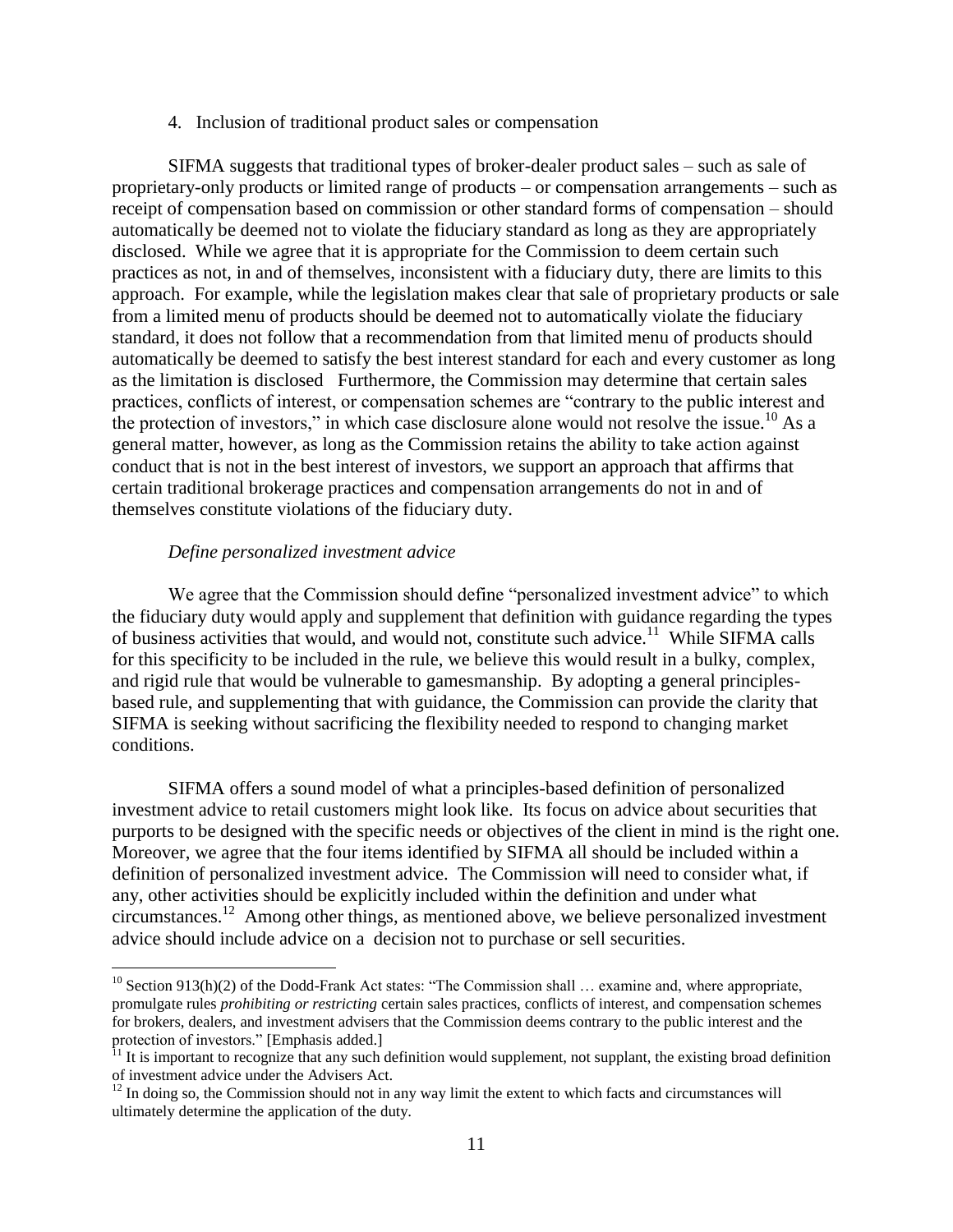SIFMA's letter also includes a long list of activities that, in its view, should not be included in the definition. While there is much here that we agree with, some of the items on SIFMA's list fall into a gray area where a fiduciary duty might or might not apply depending on whether the investor might reasonably perceive the communication as personalized advice. In such cases, the SEC may need to provide guidance on the factors that should be weighed in determining whether or not a particular service or communication would be considered to be personalized investment advice. Moreover, anything that is presented to the customer in the guise of personalized investment advice should be subject to the fiduciary duty, regardless of whether it would otherwise fall within an excluded category.

- We agree that providing general research and strategy literature alone would generally not fall under a fiduciary duty, since it is by definition not personalized for the customer. On the other hand, personalized advice to a customer about or based on the literature would be subject to a fiduciary duty.
- We agree that describing general investment and allocation strategies would not constitute personalized investment advice, again because it is self-evident that it is not personalized. Recommending a particular investment or allocation strategy for a particular client would constitute personalized advice.
- While we agree that seminar content would not generally fall within the definition of personalized investment advice, we do not support a blanket exemption from the definition for all seminar content. Rather, whether seminar content would constitute investment advice would depend on the facts and circumstances. To the degree that the seminar constitutes communications to a targeted group of customers purporting to be based on their needs and designed to encourage them to purchase or sell a particular security, we believe it would fall within a definition of personalized investment advice. On the other hand, strictly educational content would not.
- We agree that general marketing and education materials that are not specific to the customer would not be covered by a fiduciary duty for personalized investment advice because they are not personalized.<sup>13</sup> On the other hand, the decision to provide certain marketing materials to a particular customer might reasonably be perceived as a recommendation if it is associated with personalized advice, in which case a fiduciary duty would apply, if not to the material itself, then to the advice or recommendation about or based on that material.
- We do not believe a determination of whether financial planning tools or calculators constitute advice should turn on whether they recommend *specific* securities. If they make any recommendations that would otherwise constitute personalized investment advice – such as a recommendation to allocate or reallocate funds in securities – then those recommendations should be covered by the fiduciary duty. It is essential that the

<sup>&</sup>lt;sup>13</sup> On the other hand, advertisements are subject to a fiduciary duty under the Advisers Act. In keeping with the goal of creating uniform standards, the Commission should seek to adopt a consistent approach for brokers and advisers that does not weaken existing investor protections.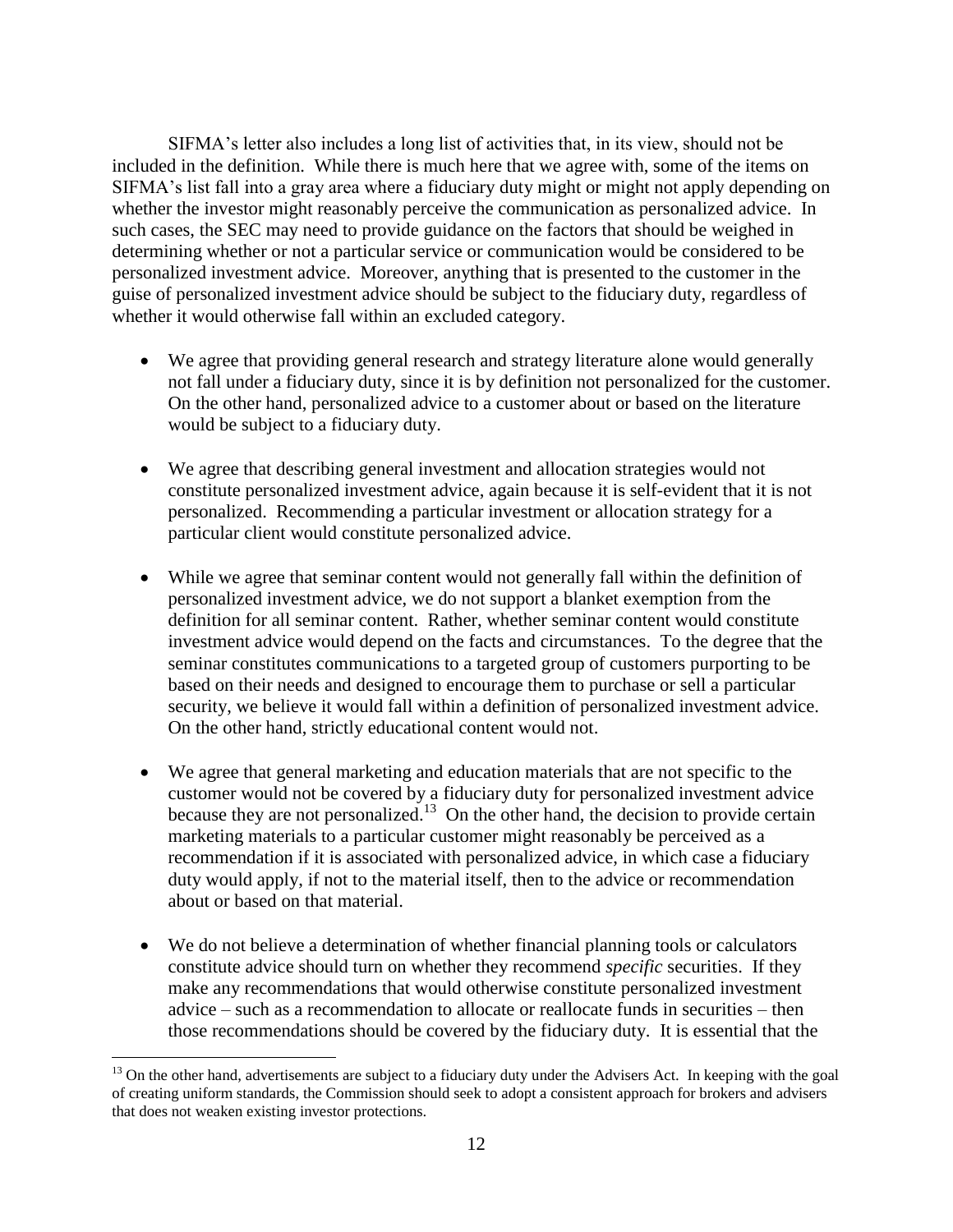Commission not provide a loophole that would allow brokers to escape their fiduciary duty with regard to investment strategies (as opposed to investment products) simply by running their recommendations through a financial planning tool.

- We agree that online brokerage services in which investors make self-directed investment decisions should generally not be subject to a fiduciary duty, so long as no personalized advice is being offered.
- We agree that an investor decision to hold securities, including concentrated positions or other complex or risky investment strategies, at the customer's request in a nondiscretionary account would not constitute personalized investment advice. The key here is that this is done at the investor's request and not pursuant to a recommendation by the broker, since the fiduciary duty constrains the recommendations a broker can make, not the actions an investor can take.
- Taking and executing unsolicited customer orders does not entail advice and thus would not be subject to the fiduciary standard.
- The category of account and customer relationship maintenance is too vague for a determination of whether there are activities within this category that should be subject to a fiduciary standard. If SIFMA believes there are activities within this category that should be excluded from the definition of personalized investment advice, it needs to be more specific about what those services are.
- It is not entirely clear what SIFMA would include within the category of needs analysis. However, it is difficult for us to see how the needs analysis could be deemed to be somehow separate from the recommendations based on that needs analysis, which if they relate to securities, clearly constitute personalized investment advice.
- Similarly, it is not clear to us that all ancillary services would rightly be excluded from the fiduciary duty that would apply to personalized investment advice. Indeed, two of the examples provided – cash sweep and margin lending – would often involve recommendations that ought to be subject to a best interest standard. The Commission should therefore not provide a blanket exemption for ancillary services. If necessary, it could provide guidance regarding how to determine which services would be subject to the fiduciary duty and under what circumstances.
- Market making and underwriting, absent efforts to recommend the traded or underwritten securities, would not constitute investment advice. On the other hand, where these activities are combined with investment advice, they create particularly potent conflicts of interest, making it all the more important that the best interest standard apply to any such recommendations.
- Providing referrals under certain circumstances (e.g. advice regarding the selection or retention of an investment manager) would constitute investment advice and thus would be subject to the fiduciary duty.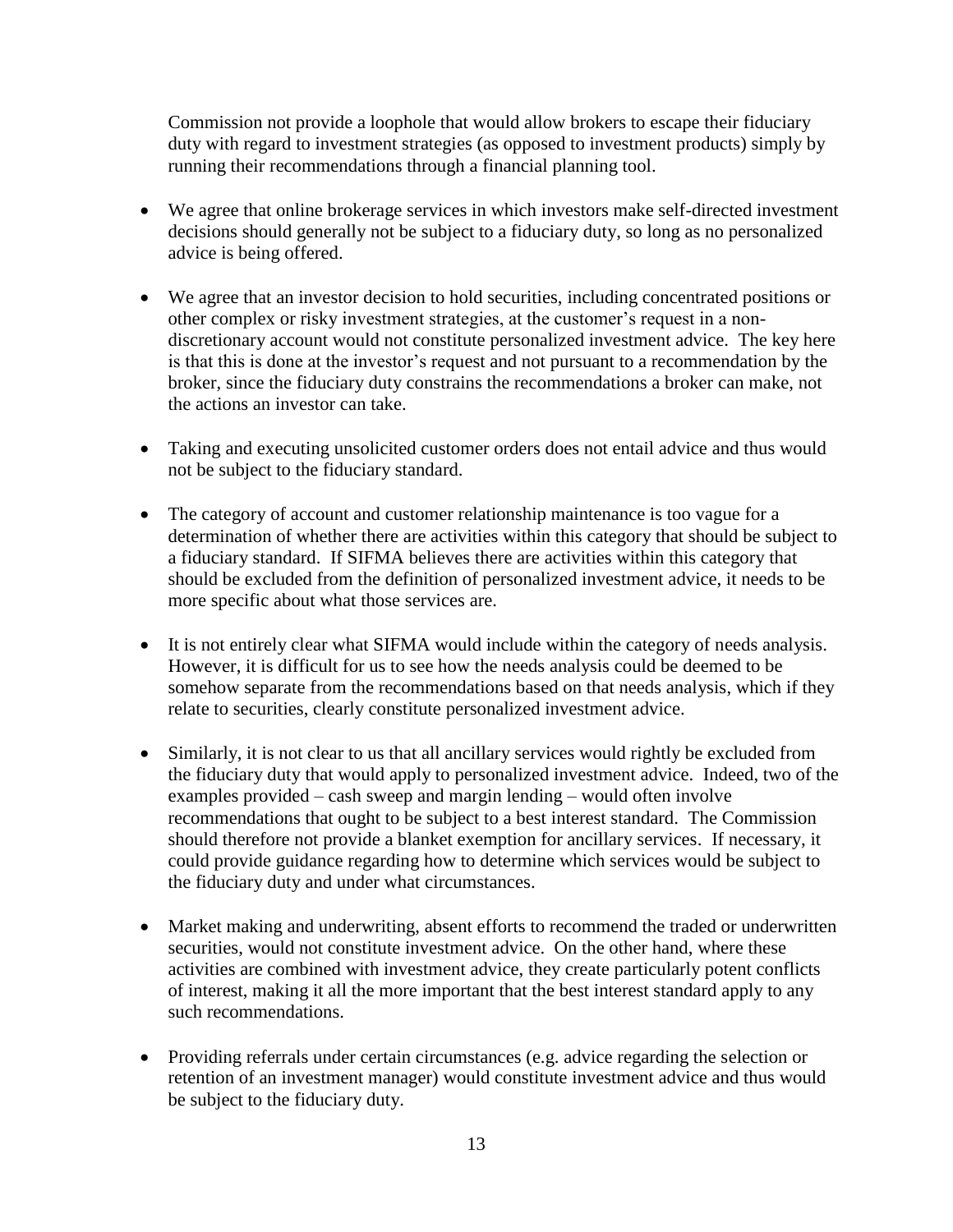We agree that most social media communications would generally not constitute personalized investment advice, but we are concerned that a blanket exemption for such communications could open the door to abuse. A recommendation to purchase or sell a particular security should not be exempt simply because it is delivered through social media. The substance and intent of the communication should determine the applicability of the standard.

# *Provide clear guidance regarding disclosure that would satisfy the uniform fiduciary standard<sup>14</sup>*

We agree with SIFMA that "adequate disclosure guidance should be in place on or before the date the Section 913 standard of conduct becomes operative." This is necessary not merely (or even primarily) to help brokers manage their liability risks, but also to ensure uniform compliance with a pro-investor standard. We are concerned, however, to the extent that SIFMA's request for guidance relates to specificity as to which disclosures are "adequate and reasonable." The Commission should not and will not be able to provide such specificity because the adequacy and reasonableness of disclosure is necessarily based on facts and circumstances. If, on the other hand, SIFMA is requesting guidance as to the areas that disclosure should cover (similar to the instructions in Form ADV, Part 2), we agree with this request. We further agree both that the goal of any such disclosure rules should be to promote concise, direct, and up-to-date plain English disclosures and that a layered approach that incorporates web-based disclosures can often be beneficial in achieving this goal. We are encouraged, moreover, that SIFMA acknowledges the need to provide paper disclosures to customers that lack effective Internet access or that otherwise so request.

Our support for such a system is conditioned on its not equating access to information on the Internet with delivery of that information. One of the benefits of electronic and web-based disclosures is that they allow timely delivery of relevant information (at the point of recommendation, for example) at virtually no cost to the provider. For investors to receive those benefits, however, there must be some active form of delivery of the information (for example, through an email containing a link to the document or a PDF attachment of the document). A generic notice that information is available online, as SIFMA appears to suggest, would not constitute adequate delivery in the retail context.

We generally agree with SIFMA's discussion of the types of information that would need to be provided at account opening. Ideally, disclosures from brokers and advisers should be uniform in order to allow for easy comparison across firms. As such, the existing Form ADV would provide a reasonable starting point for discussion of the types of information that should be conveyed at the outset of a customer relationship. We believe information about disciplinary record must form an important component of pre-engagement disclosure. A simple referral to the BrokerCheck database would not suffice; direct disclosure is a must.

We agree that disclosure rules should address pre-sale disclosures regarding investment products ("point of sale").<sup>15</sup> For these disclosures to be effective, they must come at the point of

 $14$  This discussion relates specifically to the disclosures that would be required by the fiduciary duty and is not intended to imply that disclosures alone can satisfy the fiduciary duty.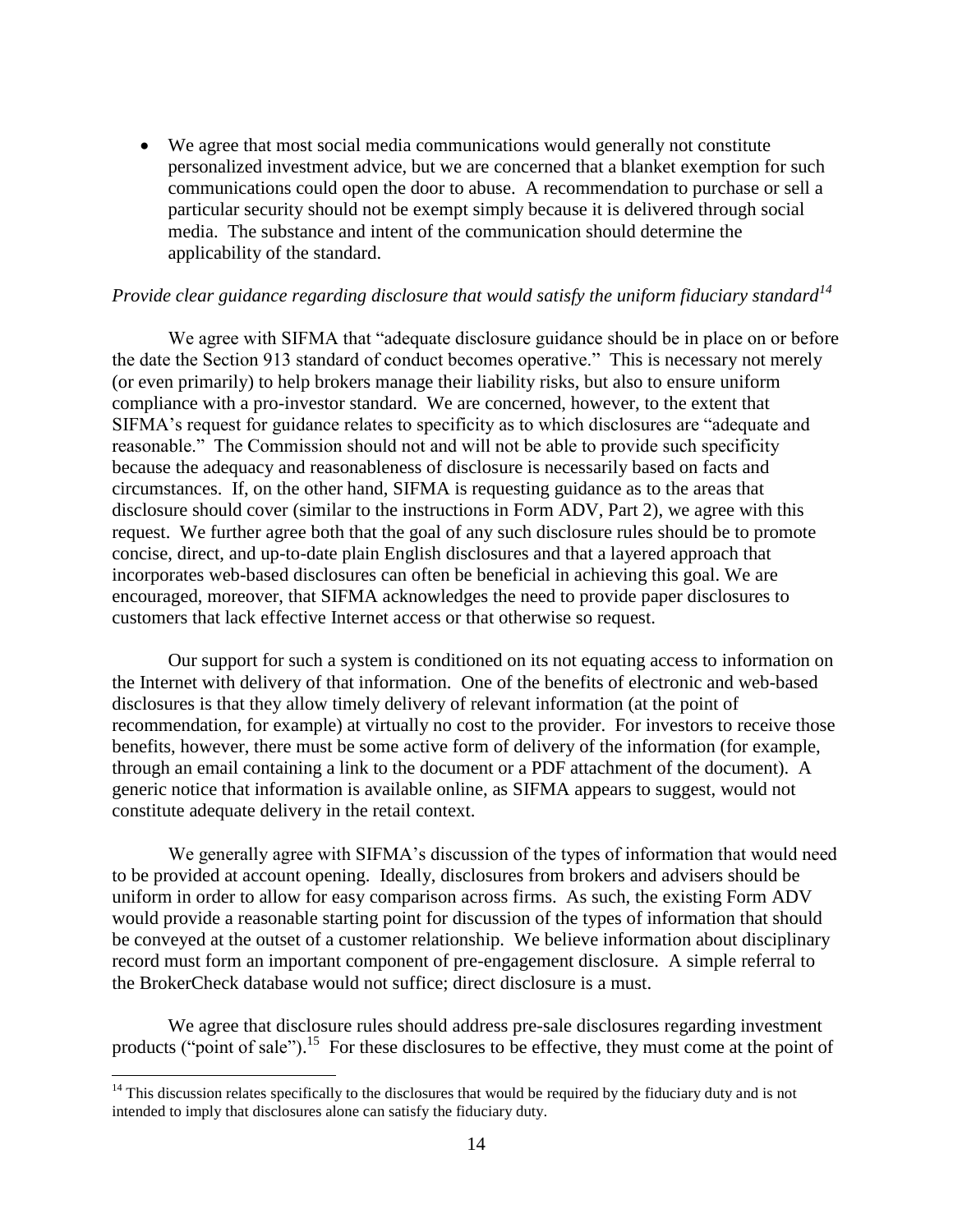recommendation, to the degree that is possible, rather than being delayed to the actual point of sale. Otherwise, they are unlikely to be incorporated into the investor's investment decision. We do not agree, moreover, that it would typically be necessary to permit oral disclosures, since modern technology offers the ability to provide communications that combine the timeliness of oral disclosures with the verifiability and greater clarity of written disclosures. Delivery of disclosures through email of a web link or PDF document would make the need to rely on oral disclosures obsolete.

We do not support SIFMA's proposed approach to updating disclosures. While annual updates might be sufficient in some cases, in many instances it would not. The Commission should provide guidance on the types of disclosures that would need to be updated in a more timely fashion. These should include any material change in a customer agreement or investment strategy, which might also require customer consent. Similarly, we do not believe simply providing a web address for updates is adequate. As discussed above, we believe actual delivery of disclosures, in this case with regard to updated information, is necessary.

We agree that the Commission should provide guidance regarding when a customer's affirmative consent is required and when it is not. Moreover, while we do not automatically assume that all consents could be handled through a global consent at account opening, we do agree that the regime should be designed to minimize unnecessary paperwork. Finally, we agree that any such guidance should address how to deal with existing customers, and the policy should balance both the need to ensure these investors are fully informed and the desirability of avoiding any interruption in service for these customers.

### *Preserve principal transactions*

SIFMA requests the SEC to preserve the ability of broker-dealers to engage in principal transactions. As discussed above, we support the Section 913 Study recommendation that, as part of the fiduciary duty rulemaking, the Commission examine its approach to principal trading restrictions for brokers and advisers alike. Ideally, rules for brokers and advisers should be as close to uniform as possible and should be designed to ensure that any such transaction is in the best interests of the customer.

### **III. Conclusion**

 $\overline{a}$ 

We appreciate SIFMA's support for a uniform fiduciary standard and its willingness to engage in a constructive discussion regarding the appropriate framework for rulemaking to implement such a standard. Moreover, we agree that rulemaking under the grant of authority provided in Section 913(g) of the Dodd-Frank Act is the best way for the Commission to realize that goal. Finally, while we continue to have significant differences with SIFMA regarding the details of such a regulatory framework, we share their belief that it is possible to develop a regulatory structure for the uniform fiduciary duty that ensures both that investors are protected

<sup>&</sup>lt;sup>15</sup> This paragraph addresses the disclosures that would be required in non-discretionary accounts, where investors are assessing recommendations and acting on them, rather than discretionary accounts, where decisions are being made for them.